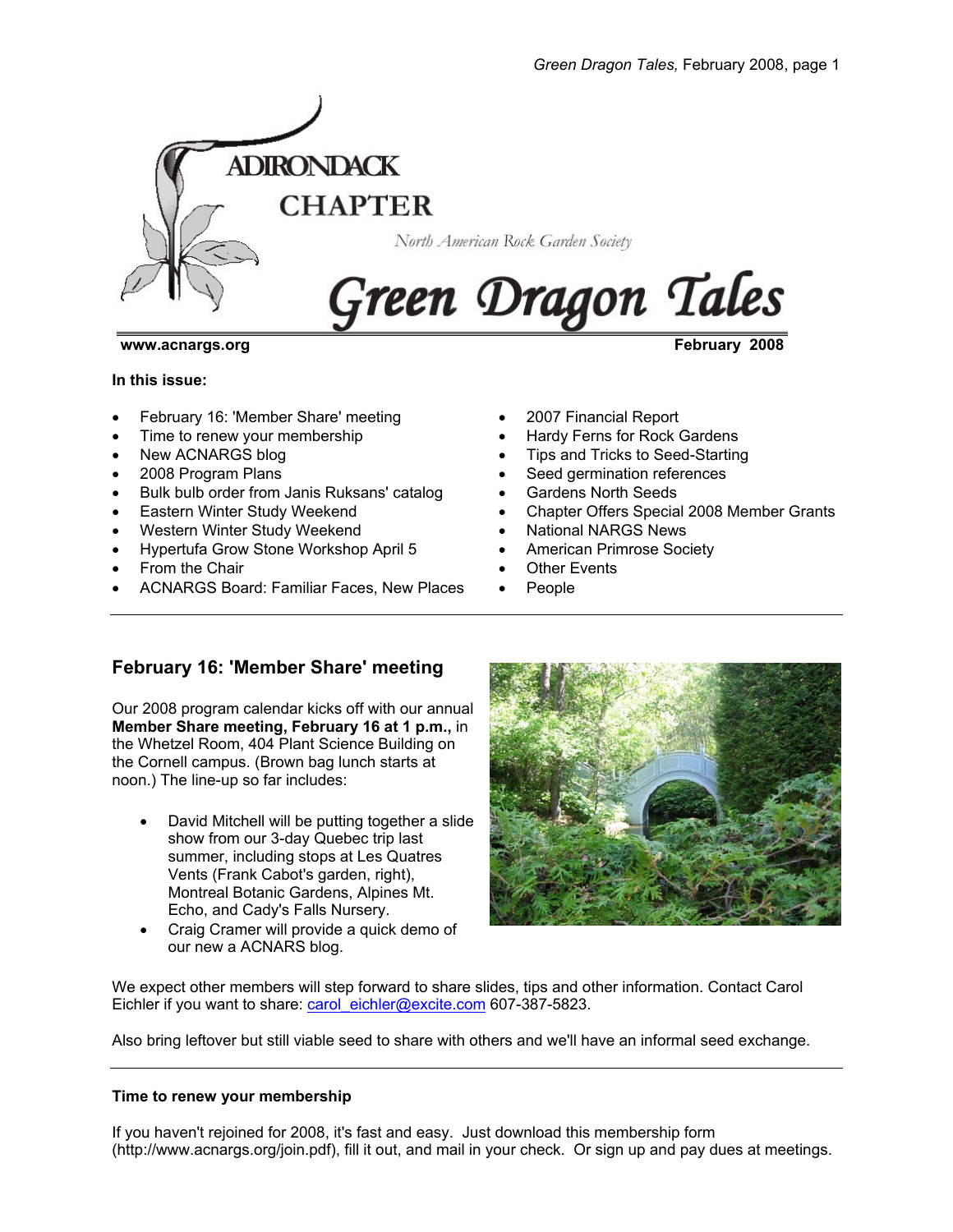# **New ACNARGS blog**

From Craig Cramer, newsletter editor/webmaster:

To streamline our chapter's communications, this winter I started the ACNARGS blog. If you aren't familiar with them, a blog is simply a website organized chronologically, like a diary. Stop in and take a gander at it: http://acnargs.blogspot.com.

The advantages of the blog include:

- Instead of waiting until it's time for each issue of the newsletter to come out, information can be posted to the blog continuously.
- All the information doesn't have to flow through me. Blogging is easy and I can train other chapter members how to post to the blog.
- You can write comments to blog posts, sharing information and engaging in online 'conversations'.
- Some items may not make it from the blog to the newsletter due to space considerations.
- It's easier to follow links to more information from the blog posts than from the newsletter.

This year, whenever there is a newsletter issue to get out, I will cut and paste appropriate posts from the blog into our regular newsletter format which you will receive attached to an email. But I also plan to include the table of contents in the email with links directly to the blog posts so that you will hopefully get in the habit of visiting the blog directly whenever you need ACNARGS information.

I will do a short demo at our February meeting. Or if you have any questions or would like to learn more about the blog, don't hesitate to contact me: cdcramer@twcny.rr.com.

#### **2008 program plans**

Here are the plans for 2008. More details coming as they are available:

**February 16:** 'Member Share' meeting. David Mitchell slide show from chapter trip to Quebec and others. Seed sharing. Whetzel Room, 404 Plant Science Building, Cornell University. Brown bag lunch at noon. Program starts at 1 p.m.

**March 15:** John Lonsdale, Edgewood Gardens, Exton, Pa., topic TBD, likely Woodland Plants. Whetzel Room, 404 Plant Science Building, Cornell University. Brown bag lunch at noon. Program starts at 1 p.m.

**April 5:** Hypertufa Grow Stone Workshop, Taught by Art Friedl, Watson Greenhouse, LaFayette, NY.

**April 19:** Hitch Lyman, Trumansburg, N.Y., Snowdrops. Seedling exchange. Location TBD. Brown bag lunch at noon. Program starts at 1 p.m.

**Spring and summer** garden tours and workshops are still in the planning stages.

**May 17:** Plant Sale, Ithaca High School, 9 a.m. to 1 p.m.

**Midsummer date TBD:** Picnic and Member Plant Sale, Judy Fogel's in Lansing.

**September 20:** Durand Van Doran, Trumansburg, N.Y. metal artist, Wrought Iron in the Garden. Whetzel Room, 404 Plant Science Building, Cornell University. Brown bag lunch at noon. Program starts at 1 p.m.

**October 18:** Jody Payne, rock garden curator, New York Botanical Garden, topic TBD. Brown bag lunch at noon. Program starts at 1 p.m. Cornell Cooperative Extension of Tompkins County, 615 Willow Ave., Ithaca, N.Y. (where Dey St., Willow Ave. and Rte. 13 meet). If you need directions, visit: counties.cce.cornell.edu/Tompkins or call the CCE office (during regular business hours): (607) 272- 2292.

**Novemer 15:** Annual meeting and dish-to-pass. Location TBD.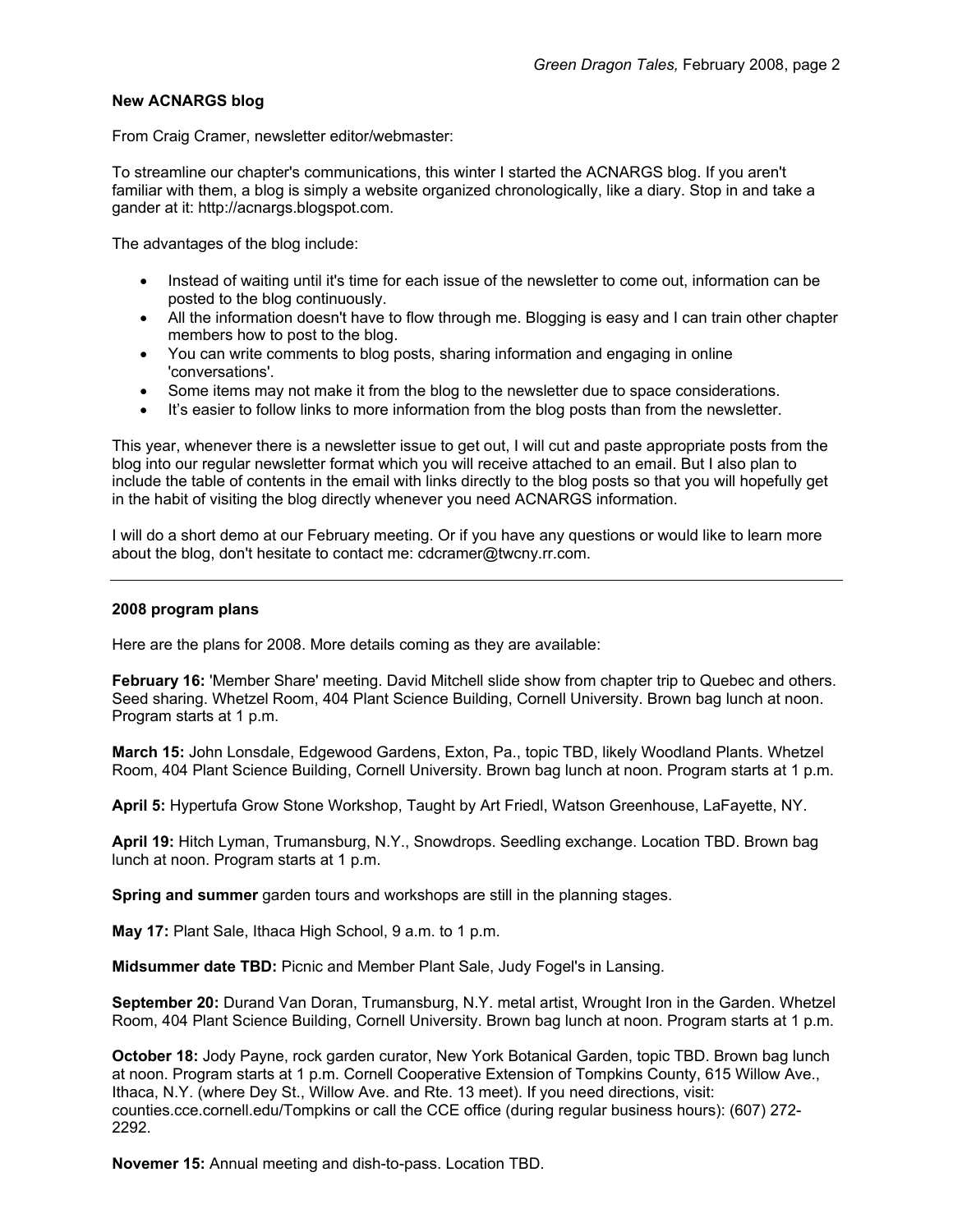## **Bulk bulb order from Janis Ruksans' catalog**

From John Gilrein, Plant of the Month Coordinator:

The Adirondack Chapter is going to coordinate a group order from Janis Ruksans nursery in Latvia. Some of you will remember Janis, the well-traveled speaker at our October 2007 meeting. He has traveled extensively throughout the area formerly behind the Iron Curtain -- including Eastern Europe, Turkey, Russia, the Caucasus, and Central Asia -- hunting for plants. Ruksans nursery specializes in exotic geophytes, including bulbs, corms, tubers, etc. Geophytes are plants that have developed means to store energy underground to carry them through difficult growing conditions, usually involving drought, cold, or heat. We'll ignore the scientific designation and refer to geophytes as bulbs in this article.

The nursery grows bulbs that are rare, unique, and/or unavailable from other sources, catering to collectors and gardeners with a taste for the unusual. Prices in the 2007 catalog (which are listed in Euros) vary from a modest 1 Euro to 70 Euros for a really rare specimen. We'll continue to promote the group order for a while, but we plan to get the order in relatively early, since quantities are limited, and we're more likely to have our order filled if we order in the Spring. Most of the bulbs will be summer dormant, and thus will be shipped in the summer. If you're interested in ordering, it would be wise to consider the native conditions of the bulbs you will purchase. Some of the bulbs offered are easy to cultivate, others may need special growing conditions, for example withholding watering in the summer (and protecting from rain).

Catalog offerings include: many Alliums (flowering onions), Anemones, Arisaemas and Arums (jack in the pulpit relatives), Crocus, Corydalis, Fritillarias, Geraniums, Iris, Tulips, and many others. The catalog is enjoyable to peruse with the great variety offered and lots of beautiful photos. For questions about ordering, contact me at: basecamp@alum.syracuse.edu or (315)-477-8419. We'll have to work out some of the details, such as the exchange rate, closer to ordering time, and I'm sure we'll need payment at the time of the order.

The catalog is available online at this site: http://www.remarc.com/craig/images/2008ruksans.pdf

Hardcopies, send \$5 US to: Janis Ruksans, Dr. Biol., P O Rozula, LV – 4150 Cesis Dist. Latvia

#### **Eastern Winter Study Weekend**

The Berkshire Chapter of the North American Rock Garden Society (NARGS) is sponsoring the Eastern US Winter Study Weekend which will be held at the Marriott Hotel in Farmington Connecticut the weekend of 28-30 March, 2008. The registration fee, including all meals, is \$220 for NARGS members before 2/28/2008, \$250 from 3/1/2008 onwards. Non-members will pay an additional \$30 to be credited to NARGS membership for one year. Rooms will be available at a steeply discounted rate of \$99 for the 28th & 29th but must be booked prior to the end of February.

A number of stellar speakers have been signed up including Alan Bradshaw, Frank Cabot, Geoffrey Charlesworth, John Good, Priscilla Twombly, Elisabeth & Rod Zander and Zdeněk Zvolánek.

Additionally there will be 5 workshops and an open forum with the speakers and several of the vendors from across North America. The late March date was chose in part to reduce the time between purchase and planting.

Visit the Berkshire Chapter website (http://www.bnargs.org/WSWMarch08.htm) for registration and more information. Or contact Jacques Mommens PO Box 67 in Millwood NY 10546. Or you may call him on 914-762-2948 to register with a credit card.

#### **Western Winter Study Weekend**

Plant Treasures for New Millennium, February 29 - March 2, hosted by The Alpine Garden Club of British Columbia, Richmond, (so Vancouver) Canada. More information online: http://www.agc-bc.ca/wwsw/index.asp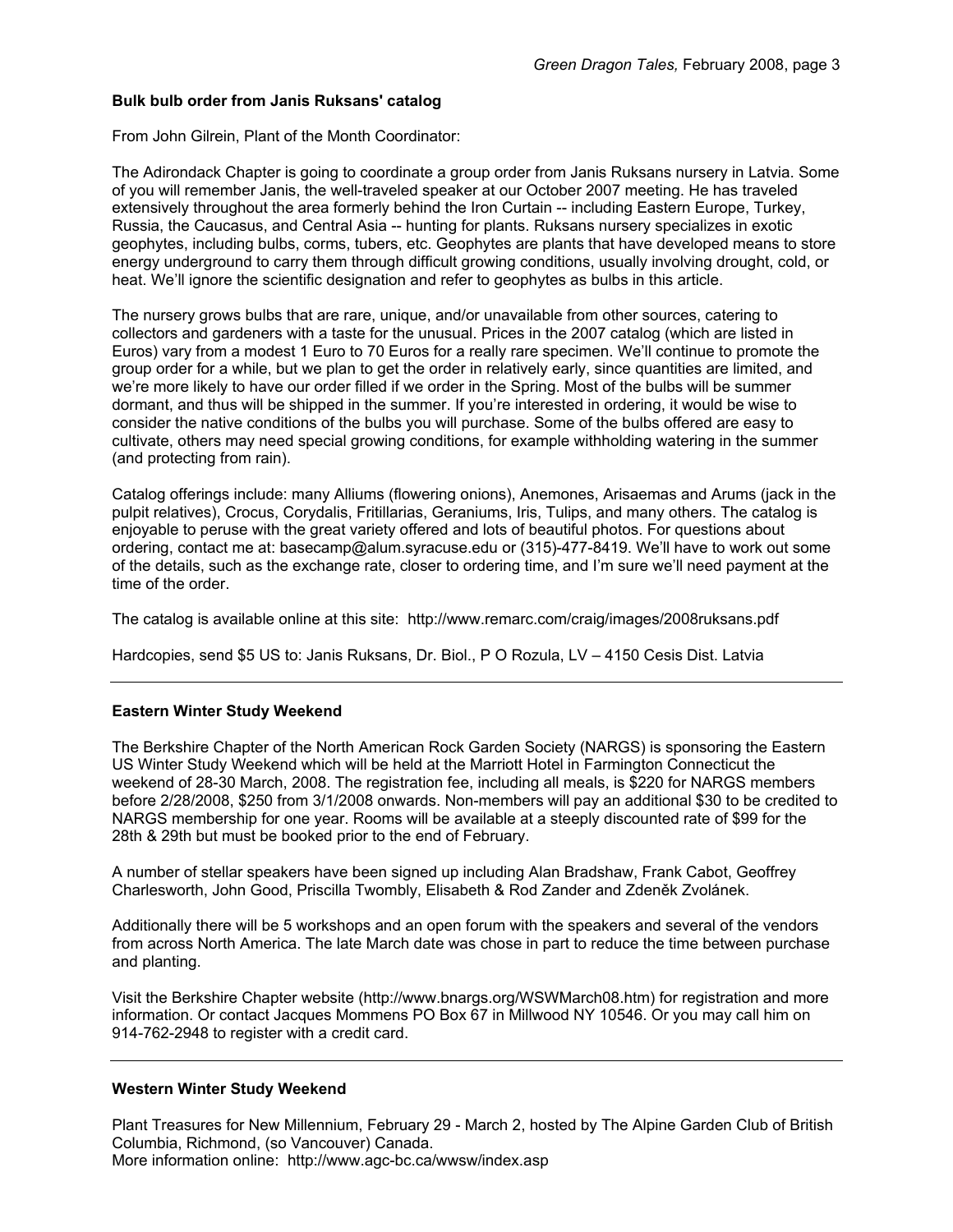# **Hypertufa Grow Stone Workshop April 5**

Taught by Art Friedl, Watson Greenhouse, 2980 Sentinel Heights Road, LaFayette, NY Saturday, April  $5<sup>th</sup>$ , Time:  $10:00 - 11:30$ -ish Cost: \$20 for a medium-sized planter (the Chapter will pay the additional \$15 cost per registrant) Bring: rubber gloves, portable work platform, grubby clothes Sign up at Feb. or March meetings or contact Carol Eichler carol\_eichler@excite.com, 607-387-5823

Participants will create the beginnings of a unique free-form hypertufa planter, "stone" by "stone." Because of the required curing time (ideally 24 hours), Art will get us started and demonstrate the procedure for shaping and carving planting pockets, which each of us will then do on our own time. You must bring a pair of rubber gloves and a sturdy, portable working surface for transporting your planter back home. There's a minimum of t3 and a maximum of 10 registrants. Art says if the weather is good, he'll hold the class outside on his working tables.

If the weather cooperates and anyone is interested, John Gilrein is offering to take us on a hike in this area. Two local spots nearby offer looks at the Hart's tongue fern (one is Clark Reservation). So bring a bag lunch and prepare for a field trip or to simply take the time the explore Watson's Greenhouse.

Art wears many hats at Watson Greenhouse - hypertufa expert, classes organizer, sales and marketing coordinator, and more. Additionally, he frequently connects with activities at The Brooklyn Botanic Garden, the Men's Garden Club of Syracuse and other garden-related organizations, and Central New York television. If you have ever been to Watson's Greenhouse, you will surely have noticed and admired his handiwork with hypertufa, using the traditional materials beyond the basic trough. We are fortunate to have Art offer us our own special class.

Visit the website: www.watsongreenhouse.com for directions.

#### **From the Chair**

From Carol Eichler, board chair:

I always we enter each new year of our Chapter with great anticipation. The Board, with its annual retreat in January, met to solidify our goals, programs, and projects which then we present to you through this, our first newsletter for 2008.

We're making some changes and so read this newsletter carefully. First, we welcome some new leadership to the Board. While everyone from the 2007 Board has returned, we have added new positions to share the responsibilities (see Familiar Faces, New Places). There remains one open position at the time of this writing – that of Chapter Treasurer. We continue our appeal for someone – YOU? -- to step up and fill this important role.

We offer nothing too radically different. We have lined up four great speaker programs and hope to offer an additional speaker program in November to complement our year-end dish-to-pass. Workshops and garden tours are also in the works with Donna Kraft planning a day trip in June to her garden and several others in the Tully area. Judy Fogel has generously offered to host our August picnic at her home overlooking Cayuga Lake.

This once again there will be ample opportunities to learn more about rock gardening through hands-on experiences – by participating in our free seedling exchange, two plant sales, and plant-of-the-month "buy-one/get-on free" sales and through working in the Wurster Memorial Rock Garden.

In addition to the usual member benefits for plant sales, we will continue to offer several additional member benefits. These include a member appreciation gift (usually a plant – a future newsletter will announce when this will be distributed), a 50% subsidy to workshop attendees, and one-time grants to attend NARGS conferences (note the article on these special grants).

I'm especially excited to have Tom Myers coordinate our efforts at the Wurster Memorial Garden. Tom will spearhead the Wurster Garden Study Group to keep up the momentum that was begun last year.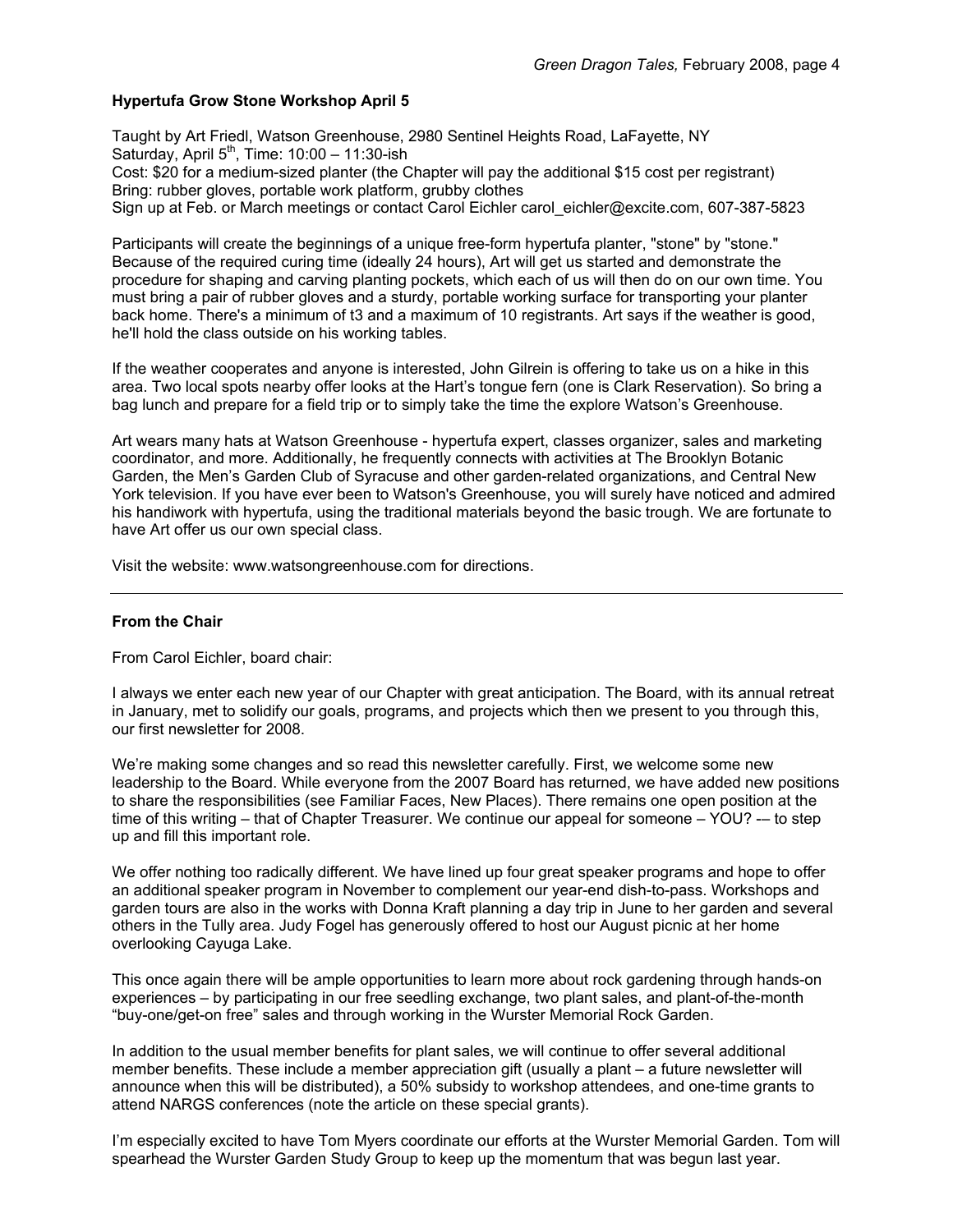Lastly, our newsletter and webmaster, Craig Cramer, has taken a bold step to streamline Chapter communications. He is making our website more interactive and dynamic with the addition of a blog. Not only can new information be posted on an on-going basis but others can add comments and create dialogue.

Craig will be demonstrating the new blog at our February meeting "Members Share" for those of us (myself included) unfamiliar with blogging. Another highlight of our February meeting will be seeing photos from last year's three day trip to Quebec gardens. We welcome other contributors.

This should be a good meeting and I'm looking forward to seeing all of you again after our winter break.

## *Carol*

## **ACNARGS Board: Familiar Faces, New Places**

From Carol Eichler, board chair:

As we prepare for our 2008 program year you will see many of the same members returning to serve in leadership roles and you will also see some new folks joining them to assist with the many activities that we engage in throughout the year.

As of this writing, we are still looking for a treasurer to handle the Chapter finances. Carolyn Yaeger has set up some easy systems and will be around to offer training to her successor. Learn a new skill or polish an old one. We need someone to step up!

Here's the list of our "go-to" people who "make things happen" for the Chapter in 2008. They welcome your ideas, feedback, and time.

- **Chair**: Carol Eichler, carol\_eichler@excite.com 607-387-5823
- **Program:** Robin Bell, rgb2@cornell.edu 607-272-2074
- **New! Program Assistants/Garden Trips and Tours:** Billie Jean Isbell, bji1@cornell.edu 607- 539-6484 and Donna Kraft dkaft@twcny.rr.com 315 696-8626
- **New! Annual Picnic Host:** Judy Fogel jfogel@twcny.rr.com 607-275-3332
- Secretary: Carolyn Yaeger cao2@cornell.edu 607-844-9462
- **Treasurer:** Vacant. We need you here!
- **Plant Sales:** David Mitchell dwm23@cornell.edu 607-342-3660 and (NEW!) BZ Marranca mmm10@cornell.edu 607-532-8813
- **Plant-of-the-Month:** John Gilrein, base\_camp@verizon.net 315-492-0844
- **Newsletter Editor/Webmaster:** Craig Cramer cdcramer@twcny.rr.com 607-539-7233; and **New!** Assistant: Nari Mistry nbm2@cornell.edu> 607-272-7496
- **New! Wurster Garden Coordinator:** Tom Myers tom@ithacanhs.org 607-273-2865
- **New! Membership:** Susanne Lipari sel3@cornell.edu 607-387-9308

#### **2007 Financial Report**

At our January 19 board meeting, our treasurer Carolyn Yaeger reported on our Chapter's finances. In summary, Carolyn says, "The Chapter finances continue to be stable and income continues to exceed expenses. Extra funds are moved to a savings account to be used for special projects in the future. If you have any questions please contact me at the February meeting."

You can view the spreadsheet online here: www.acnargs.org/pdfs/2007finreport.pdf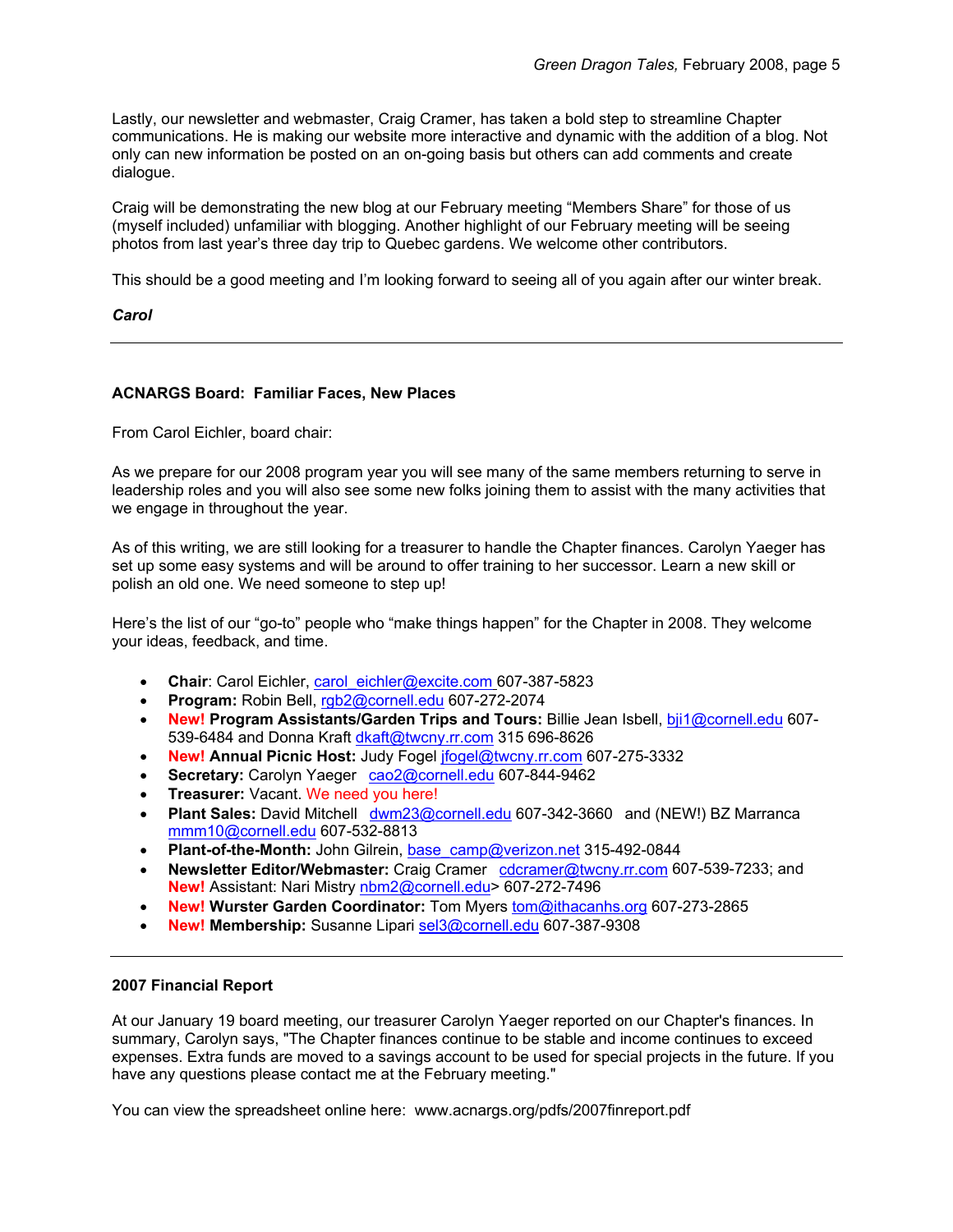#### **Hardy Ferns for Rock Gardens**

From John Gilrein, Plant of the Month Coordinator:

Reference: Ferns for American Gardens, John T. Mickel, 2003, Timber Press

Almost everyone admires ferns for their grace and quiet beauty. In this article I will discuss ferns for 3 of rock gardeners' favorite habitats, limiting the ferns discussed for woodland sites to some of the smaller ferns and ferns that grow naturally in rocky areas.

## **Ferns for Sunny sites**

One does not normally associate ferns with sunny sites and well drained soils, but there are a few ferns that thrive in full sun conditions and very well drained soil.

**1.** *Pellaea atropurpurea***,** purple cliff brake is an attractive fern that likes limey soil and sun. The fronds are from 8 to 20 inches long and evergreen. The leafstalks (stipes) are purple and the pinnae (leaflets) are silvery green. This fern is found over much over North America and Mexico and is hardy to zone 4.

**2.** *Cheilanthes lanosa*, hairy lip fern is more of a traditional looking fern than Pellaea with finely divided fronds. This fern occurs throughout much of the Eastern half of the US on rocky slopes, both calcareous (lime - rich) and non-calcareous and is hardy to zone 5.

**3.** *Cheilanthes argentea*, Asian lip fern has fronds that are deep green above and white underneath on reddish black stems. Forest Farm's catalog reports that this fern grows in sun in soil of medium moisture conditions (moisture retentive soil with good drainage) and hardiness to zone 5.

My reference doesn't include much detail on soil preferences for the ferns #1 and 2 above. I suspect these two ferns would prefer very well drained soil to rock garden conditions. P. atropurpurea has done well in my sunny rock garden for 2 growing seasons.

# **Ferns for Woodland sites**

Most ferns are associated with woodland sites either with good drainage or wet soil conditions.

**4.** *Asplenium platyneuron***,** ebony spleenwort, is small fern with narrow fronds (about 1 inch wide) 8 to 18 inches long with dark stems. It occurs in eastern North America in dryish soils and on rocks. This is reportedly easy. I have ebony spleenwort growing well (so far after 1 season) in a trough in part shade. It doesn't need rocky soil, just good drainage and is evergreen and hardy to zone 4.

**5.** *Asplenium trichomanes*, maidenhair spleenwort, is a very small, delicate fern with narrow fronds 4 to 7 inches along with dark stems. It occurs across the northern hemisphere and grows in rock crevices and rocky slopes. This is an excellent fern for a trough. I haven't grown it, but I would suggest gritty conditions with humus. It is evergreen and hardy to zone 2.

**6.** *Asplenium (Phyllitis) scolopendrium*, hart's tongue fern is a rare fern reportedly found in only 2 of New York's counties. It is also found in a few other states, Ontario, Canada, and Europe. This fern has evergreen, undivided strap like leaves, 8 to 16 inches long. Locally it inhabits north facing limestone talus slopes. The growing conditions provide a cool exposure, shade, and rich alkaline soil with good drainage. It is hardy to zone 5 and it more adaptable under cultivation. It needs a shady side with good drainage. There are hundreds of cultivars of this ferns with fronds that are wavy, crested, or divided, but not many of the cultivars may be available locally.

**7.** *Adiantum pedatum*, Northern maidenhair fern is a common fern that is found in most of Eastern North America. It grows up to about 2 feet high in rich, well drained soil in shade. The stems are purple or black, which creates a nice contrast with the green fronds. The maidenhair's rhizome is a short creeping type which branches and can divided into separate plants. Northern maidenhair is hardy to zone 2.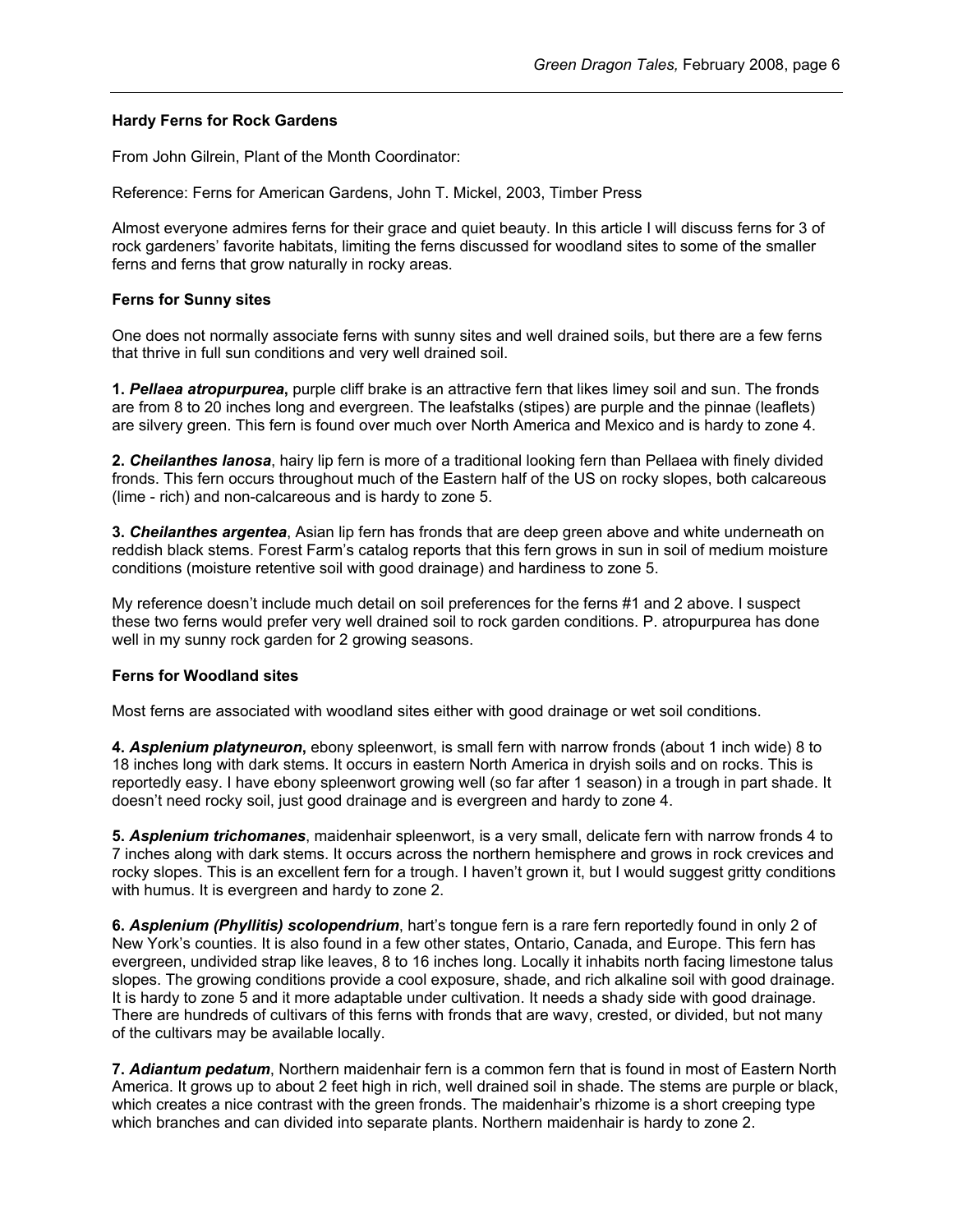**8.** *Polistichum acrostichoides*, Christmas fern, is an evergreen fern common in woods in our area and found throughout Eastern North America. The fronds are lustrous, dark green, and 1 to 2 feet long. This fern prefers moist woodland conditions with some lime, but will also do well on dryish soil in shade and is tolerant of acid soil. The crown of a mature Christmas fern is actually severally crowns crowded together on a short rhizome. The crowns can be cut apart to multiply the plant. It is hardy to zone 3.

#### **Ferns for Water Gardens**

The following ferns really are not ferns for rock gardens, but rock garden enthusiasts seem to appreciate ponds and bog gardens and these are great ferns. All three ferns below will be quite happy with saturated soil conditions.

**9.** *Osmunda regalis*, royal fern is beautiful fern that is worthy of its name. It is found in swamps and wet sites in North America, Europe, and curiously enough, tropical America as well. It grows in clumps from 2 to 6 feet tall. Royal fern will grow in shallow standing water or in normal garden conditions; it should grow tallest when grown in wet conditions. The more moisture it has, the more sun it can take. This fern can take neutral soil, but I suspect it prefers acid soils. It is hardy to zone 2.

**10.** *Osmunda cinnamomea*, cinnamon fern is named for the erect cinnamon colored fertile fronds (spore bearing fronds) in the center of the plant. Cinnamon fern is also found in swamps and wet places. It grows from 2 to 4 feet tall and needs acid soil. Similar to royal fern, this fern will grow in shallow water, and the more moisture it has, the more sun it can take. It will grow well in a shady site with good soil of the proper pH. If you don't have acidic soil, it would probably grow well in a plastic pot sunk into the ground filled with rich, acidified soil. It is hardy to zone 2.

**11.** *Matteucia struthiopteris*, ostrich fern is tolerant of a wide variety of conditions. Its ideal habitat is rich, alkaline muck in a bright location, or humusy woodland soil with partial shade. It will grow well in decent soil with partial shade, and also well in full sun with wet soil. Ostrich fern's feathery fronds grow 2 to 6 feet tall. It is a bit of a thug, spreading vigorously by underground runners, but is not difficult to control, so it is best planted where it has room to run. Since the fiddleheads of this fern are edible (and taste good), having a lot of it provides enough plants for a good harvest of an early spring vegetable. Ostrich fern creates a beautiful background in a wooded area, but the fronds tend to get brown and tattered by the end of summer unless they receive adequate water. It is found across the Northern hemisphere and is hardy to zone 2.

# **Sources for Fern Plants**

(Numbers following nursery names designate which ferns above they carry.)

Eastern Plant Specialties - #4, 7, 8, 9, 10, 11 P O 385 Rahway, NJ 07065 www.easternplant.com

Munchkin Nursery & Gardens – #5, 8, 9, 10, 323 Woodside Drive NW Depauw, IN 47115-9039 www.munchkinnursery.com

Forest Farm - #3, 6, 9, 10, 11 990 Tethrow Road Williams, OR 97544-9599 www.forestfarm.com

Arrowhead Alpines - #4, 5, 6, 8, 9, 10, 11 P O Box 857 Fowlerville, MI 48836 www.arrowheadalpines.com

Siskiyou Rare Plant Nursery - #1, 2, 4, 6, 7 2115 Talent Avenue Talent, OR 97540 www.siskiyourareplantnursery.com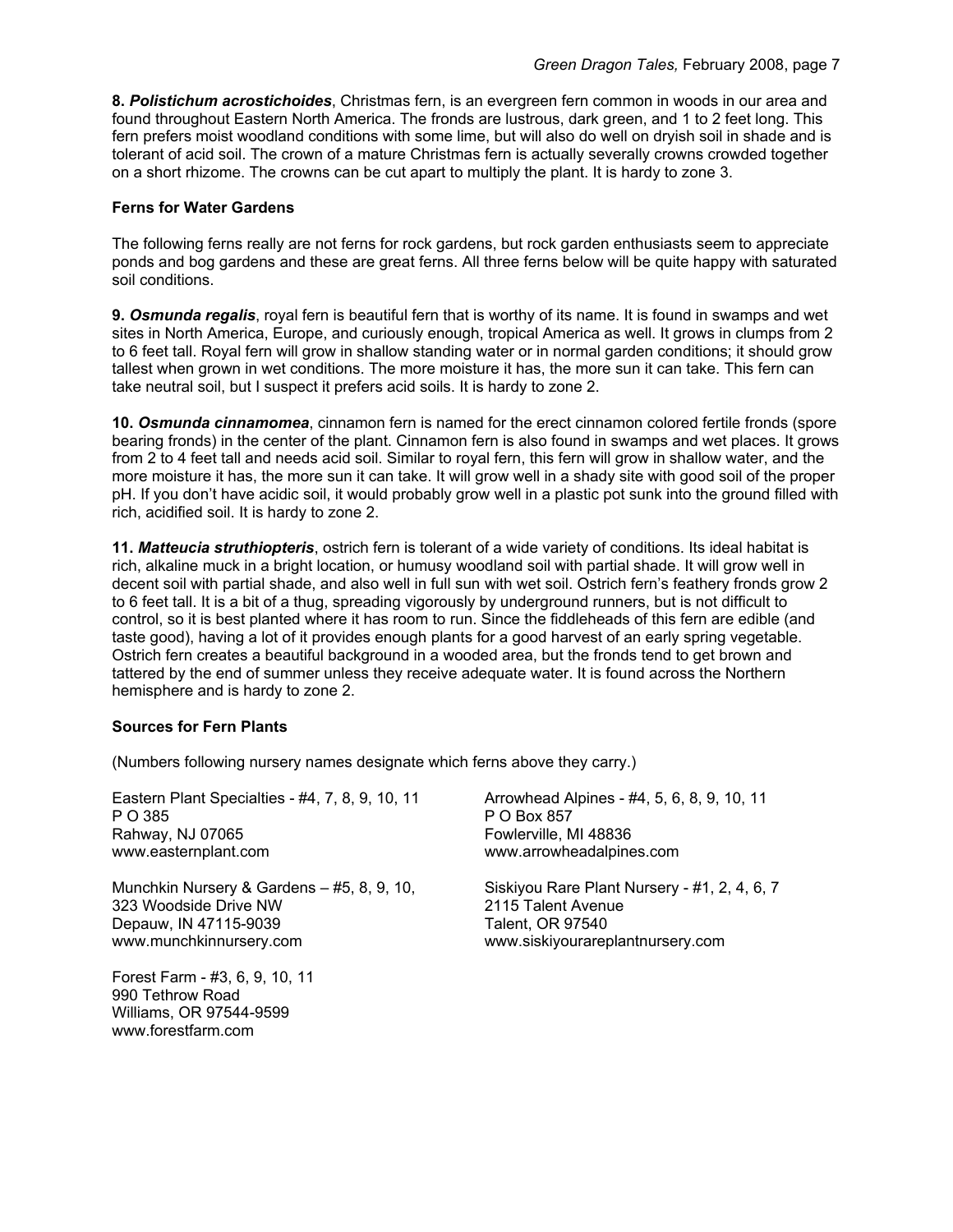#### **Tips and Tricks to Seed-Starting**

From Carol Eichler, revised from Green Dragon, February, 2004.

While I make no claims to be an expert, I'd like to offer some tips and tricks from my own experience with growing plants from seed and more specifically from the NARGS seed exchange.

1. A sturdy four-shelf "workshop" shelving unit works well as a growing stand, is inexpensive, and provides a lot of growing space for small plants without taking up a lot of room. A sunny window simply does not supply enough light.

2. Use 2-row fluorescent shop lights – no need for the more expensive full-spectrum "plant" lights on the market. Mount them to the bottom of each shelf.

3. I keep the lights on 24/7. It's just easier – a no-brainer. And it's especially helpful to guarantee that seedlings enjoy literally life-saving "sunshine" as they emerge. They can get weak and leggy if they're deprived of this early light.

4. Position the lights 3-4 inches from the top of the plants. Hang them from the shelving with a chain to allow you to adjust the distance from the plants as they grow.

5. For potting medium you can't beat commercial seed starting soil mix. It holds moisture well – critical for seed germination, doesn't compact, and it helps promote vigorous root growth.

6. I fill small pots – 4-inch is my preferred size– with potting medium to about 1/4 inch from the top. I like to sow the seeds in rows. The "organization" makes it easier for me to handle small seedlings at transplant time. However, this may not be possible with really small seeds. Again the pot size allows plenty of space for root growth. These individual pots are then placed into plant trays. Be sure to label your pot with plant name and date.

7. I don't cover small seed but do pat them firmly into the soil so there is good contact. Then, I mist over the top, In the past I have layed a sheet of plastic over the tray to help keep the soil constantly moist but have found this tricky to navigate. Instead, I now buy a plastic cover that's made to fit over the plastic plant tray and it has worked beautifully.

8. I check once or twice a day to see what needs tending. Water? I mist to avoid overwatering which seems to be my biggest pitfall. Have seedlings emerged? I cheer. Do the lights need to be raised? Does anything need to be transplanted?

9. When seedlings are ready to transplant (first true leaves appear), I switch to a gritty soil mix that alpines prefer – adding coarse sand or perlite whatever I have on hand – to commercial soil-less mix, operating on the premise that this medium is still a temporary home for the plant.

10. I transplant to 2-inch pots and can fit 2 dozen or more into a tray.

So what do I do with the pots of seed which haven't germinated? I know some alpine seed can takes months to years to germinate as well. I dutifully to care for them, take them outdoors when the weather allows, and let nature take over (with no success, I might add). For now, I'm content to play the odds and go the easy route. I am rewarded with enough success that I have more plants than I know what to do with. I bring the excess to the Chapter seedling exchange and that problem is quickly solved!

#### **Seed germination references**

From Carol Eichler:

Growing from seed this winter? These websites has fairly extensive seed germination information:

• Tom Clothier's Garden Walk and Talk: http://tomclothier.hort.net/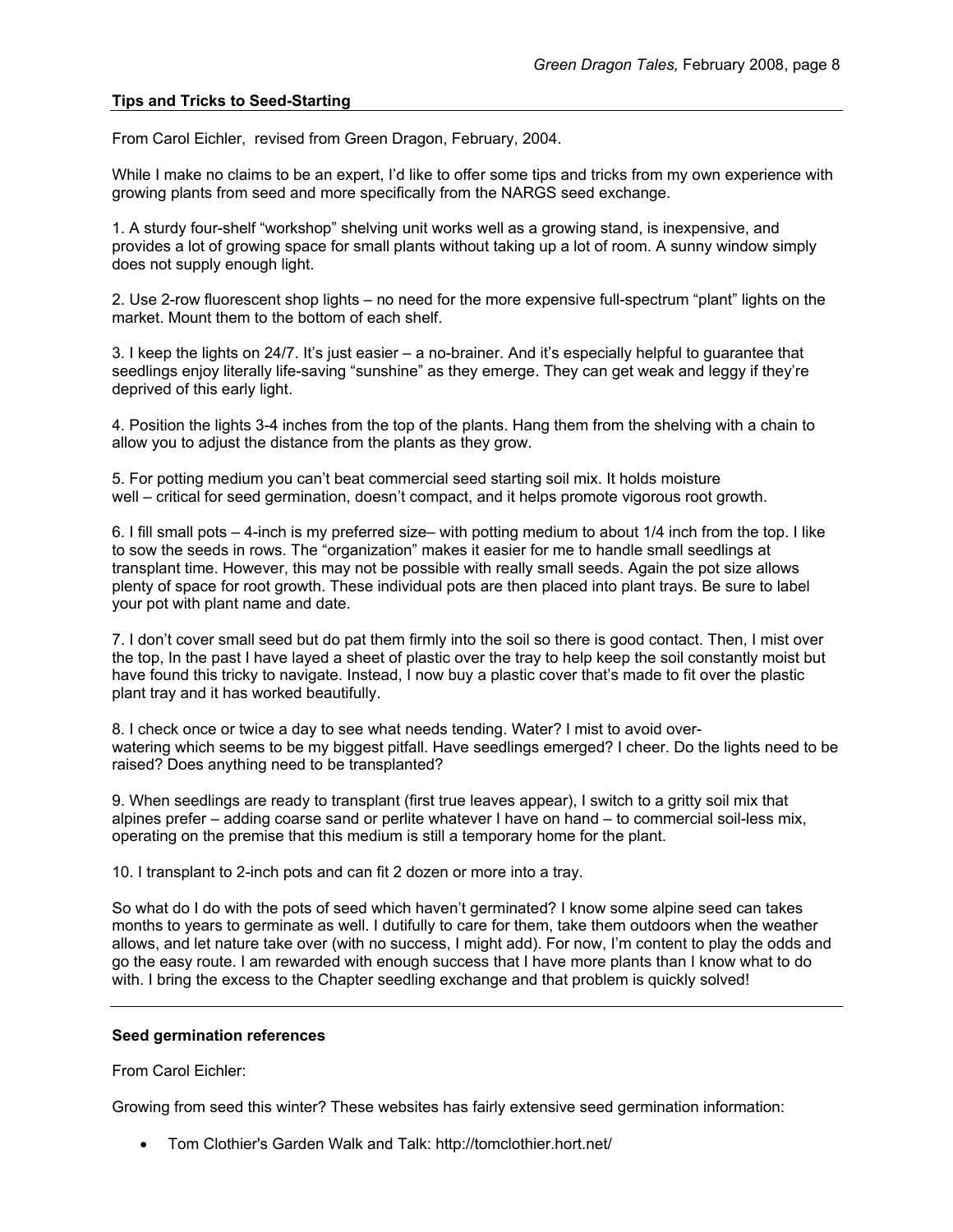- Ontario Rock Garden Society Seed Germination Index: http://webhome.idirect.com/%7Ejehan/Information/orgsseedx.htm
- The Seed Site: http://theseedsite.co.uk/

The definitive work of course if Norman C. Deno's "Seed Germination Theory and Practice, 2nd edition and his First and Second Supplements. They are available through the NARGS Book Service: http://www.nargs.org/libry/bookstore.html

#### **Gardens North Seeds**

From Carol Eichler:

In completing my request for the NARGS seedlist, I came across a great resource - Gardens North, a nursery out of Ottawa, Ontario that sells seeds. Their website (http://gardensnorth.com) is a great resource in that you can look up plants from their on-line catalog. Under the "perennials" category for instance you can look up a plant to see a picture and description plus information about germination and hardiness. Even though this is a Canadian nursery they use USDA Hardiness Zones, hooray! There's even one section on seeds from Ruksans' nursery (not extensive, but presumably Gardens North has done their research on hardiness).

Perhaps I should explain how I "came across" this nursery. As part of my selection of seeds from the NARGS seed exchange, I was using the Google Images search engine to look up plant pictures and other information. By clicking on a particular image I also got the link to the "parent" webpage. To the extent that I allowed myself these side excursions, Gardens North wasn't the only great find. Among others I found a great tourist agency out of the UK that offers wonderful accommodations and tours to the dolomites in Northern Italy. I've been dreaming about a trip there ever since Harry Jans' talks. :)

#### **National NARGS News**

From Carol Eichler:

As Chapter Chair, I keep getting reports from Dick Bartlett, President of our parent organization, NARGS National, about the communication problem he has with the Chapters and general membership. Consequently, I've decided to take on the role of facilitating this communication by posting regular "National News" articles. Here goes!

NARGS Annual Seed Exchange: Get an early start to the gardening season by starting seeds this winter. This year's seed exchange includes an impressive 4,570 separate species listings and 34 pages of 2 column print! If you're a National member, there's still time to order. The order deadline, now extended one week, is Feb. 20, 2008.

Not a member and want to participate? It's not too late to join concurrently with your order. The list, instructions, and order form can be accessed at the NARGS website: http://nargs.org/seed/exchange.html. Only 10% of NARGS members donate seed. You'll notice some familiar Adirondack Chapter names among them.

Hint: Even though I got the printed copy, I downloaded the lists onto my computer from the website, combined both "collected" and "wild" lists into one Excel document, and began my process of selection from there, where I could easily record notes. When I was ready to commit my first and alternate choices, I merely sorted by the "number" column so that the plants were in sequence and easily copied – by hand onto my paper order form.

Norman Singer Endowment Fund 2008: Have an idea for a community rock garden or other project? NARGS awards grants through the Singer Fund, in order "to be a resource in support of special, one-time projects that advance the art and science of rock gardening." Guidelines may be accessed at http://www.nargs.org/info/endowmentguide.html Applications are due by April 15, 2008 and should be sent to Phyllis Gustafson, 250 Maple St., Central Point, OR 97502 or dgusgus@charter.net Grant recipients are notified after the NARGS Annual Meeting in June.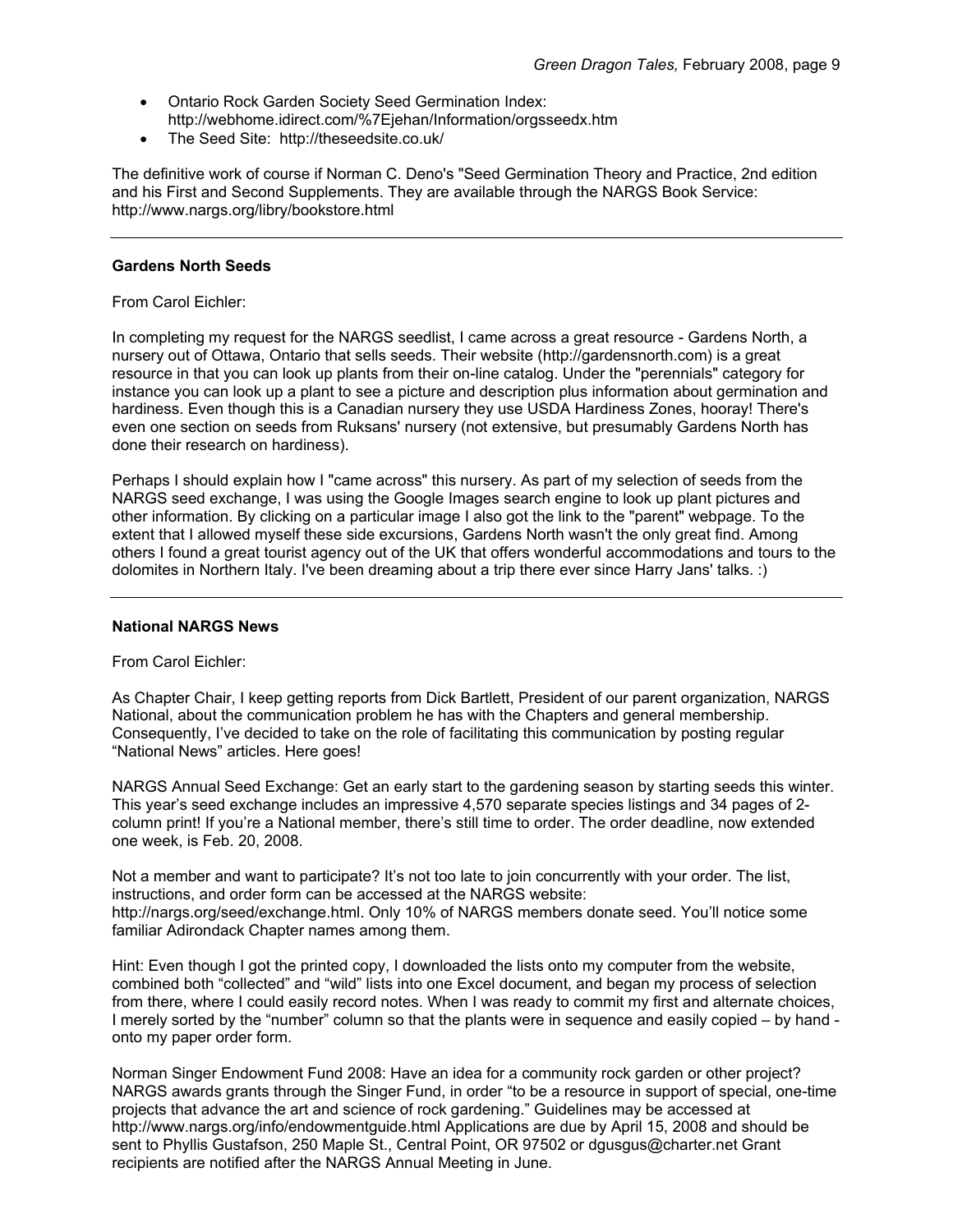#### **Chapter Offers Special 2008 Member Grants**

From Carol Eichler, board chair:

Our Chapter is again offering one-time grants to encourage our members to attend the national rock garden conferences – Eastern Study Week-end and NARGS Annual Meeting. Geographically, both are being held relatively close this year.

Grant applications for ESW "Rock Gardening for the Future," being held March 28-30 in Farmington, CT, will be received and considered on a rolling basis until February 23rd. Check this website (http://nargs.org/meet/EWSW2008.html) for further details about all that this conference offers, including great speakers, vendors, and garden tours and an on-line registration form.

The Annual meeting "One Valley: Five Habitats," is being held June 12-15 in Ottawa, Canada. Grant applications will be received until April 19th and notifications will be by April 26 to take advantage of the early registration discount . Online details are available here (http://www.ovrghs.ca/NARGS08/nargs08.htm).

Those eligible to receive a Chapter grant must be a current member of the Chapter and of NARGS National, must have never received a Chapter conference stipend before (we have been awarding these grants for the last three years), and must clearly state in their application a significant way in which they will contribute "in-kind" to the greater Chapter membership. Examples of past contributions included, recipients who have written newsletter articles, delivered slide show programs at a general meeting, or donated time and/or plants to maintenance of the Wurster Garden.

The Grants Committee is comprised of Jerry Yaeger and Nari Mistry. Applications may be submitted via email to jay7@cornell.edu or by mail to Jerry Yaeger, AC-NARGS, 400 Irish Settlement Rd., Freeville, NY 13068. The maximum grant is set at \$200 per person. Remember, the ESW deadline is coming soon, on February 23rd.

#### **American Primrose Society**

This comes to us from Lee Nelson:

Are you a gardener with many interests besides rock gardening? Then the American Primrose Society may be of interest to you.

New England chapter of the American Primrose Society invites you to join them. Our 'Annual Primrose Show' provides a great venue to showcase your prized plants and compete for ribbons and awards. Garden tours and educational lecture meetings throughout the season provide a great learning experience and the opportunity to meet with enthusiastic gardeners. For more information contact: Lee Nelson. primulee@hotmail.com or 607-648-5995.

Visit the American Primrose Society website: http://www.americanprimrosesociety.org

# **Other Events**

Via Carol Eichler (with thanks to Maria Galetti for some of this information):

- February 27-March 2: CNY Blooms, Syracuse Flower and Garden Show; http://www.cnyblooms.com
- March 2-9: Jazz it Up! Philadelphia Flower Show; http://www.theflowershow.com
- March 13-16: It's a Garden Life, annual Rochester, NY Flower Show http://www.rochesterflowershow.com